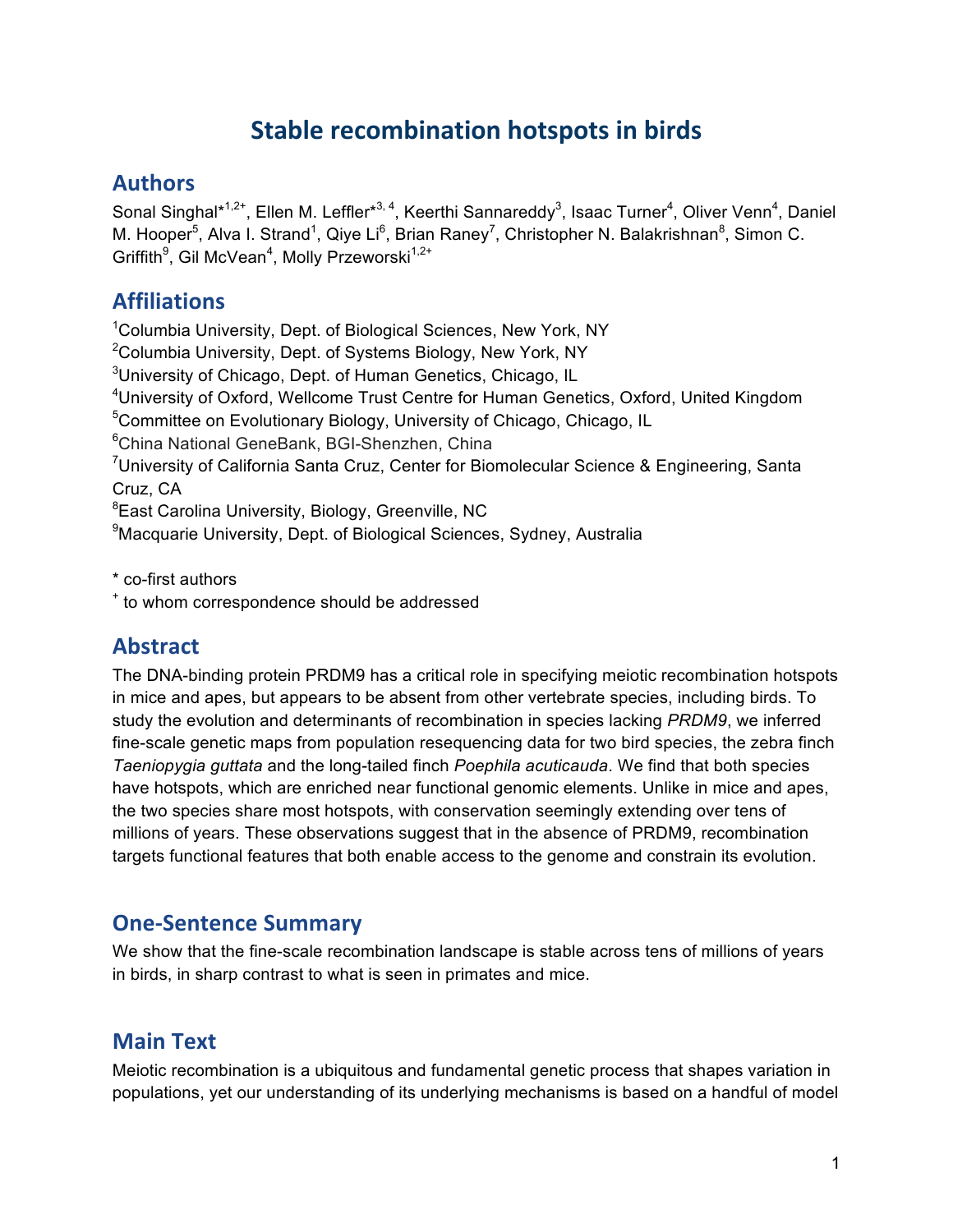organisms, scattered throughout the tree of life. One pattern shared among most sexually reproducing species is that meiotic recombination tends to occur in short segments of 100s to 1000s of base pairs, termed "recombination hotspots" (*1*). In apes and mice, the location of hotspots is largely determined by PRDM9, a zinc-finger protein that binds to specific motifs in the genome during meiotic prophase and generates H3K4me3 marks, eventually leading to double-strand breaks (DSBs) and both crossover and non-crossover resolutions (*2-5*). In mammals, the zinc-finger domain of *PRDM9* evolves quickly, with evidence of positive selection on residues in contact with DNA (*2, 6*), and as a result, there is rapid turnover of hotspot locations across species, subspecies, and populations (*7-10*).

Although *PRDM9* plays a pivotal role in controlling recombination localization in mice and apes, many species lacking *PRDM9* nonetheless have hotspots (*6*). An artificial example is provided by mice knockouts for PRDM9. Despite being sterile, they make similar numbers of DSBs as wild-type mice, and their recombination hotspots appear to default to residual H3K4me3 mark locations, notably at promoters (*10*). A natural but puzzling example is provided by canids, which carry premature stop codons in *PRDM9* yet are able to recombine and remain fertile (*11, 12*). Like in mouse *PRDM9* knockouts, in dogs and in other species without *PRDM9* such as the yeast *Saccharomyces cerevisae* and the plant *Arabidopsis thaliana*, hotspots tend to occur at promoters or other regions with promoter-like features (*11, 13, 14*). In yet other taxa without *PRDM9*, including *Drosophila* species (*15*), honeybees (*16*), and *Caenorhabditis elegans (17)*, short, intense recombination hotspots appear to be absent altogether.

To further explore how the absence of PRDM9 shapes the fine-scale recombination landscape and impacts its evolution, we turn to birds, because an analysis of the chicken genome suggested that it may not have *PRDM9* (*6*). We first confirmed the absence of *PRDM9* across reptiles by querying the genomes of 48 species of birds, three species of crocodilians, two species of turtles, and one species of lizard for *PRDM9 (18)*, finding that only the turtle genomes contain putative orthologs with all three *PRDM9* domains (Fig. S1). We also found no expression of any *PRDM9*-like transcripts in RNAseq data from testes tissue of the zebra finch (*Taeniopygia guttata*) *(18)*. Given the likely absence of *PRDM9* in birds, we ask: is recombination nonetheless concentrated in hotspots in these species? If so, how quickly do the hotspots evolve? Where does recombination tend to occur in the genome? To address these questions, we generated whole-genome resequencing data for wild populations from two bird species and inferred fine-scale genetic maps from patterns of linkage disequilibrium.

#### Inferring fine-scale recombination maps

We sampled three species of finch in the family *Estrildidae*: zebra finch (*Taeniopygia guttata*; n=19 wild, unrelated birds and n=5 from a domesticated, nuclear family), long-tailed finch (*Poephila acuticauda*; n=20, including 10 of each of two, similar subspecies with average autosomal  $F_{ST}$  = 0.039), and, for use as an outgroup, double-barred finch (*Taeniopygia bichenovii*; n=1) [Fig. 1, Table S1; (*18*)]. Despite extensive incomplete lineage sorting between the species, they do not appear to have diverged with gene flow (Fig. S2). Moreover, nucleotide divergence among the three finch species is similar to that of human, chimpanzee and gorilla, providing a well-matched comparison to apes (*8, 9*) (Fig. 1).

We mapped reads from all individuals to the zebra finch reference genome [1 Gb assembled across 34 chromosomes; (*19*)] and generated *de novo* SNP calls for all three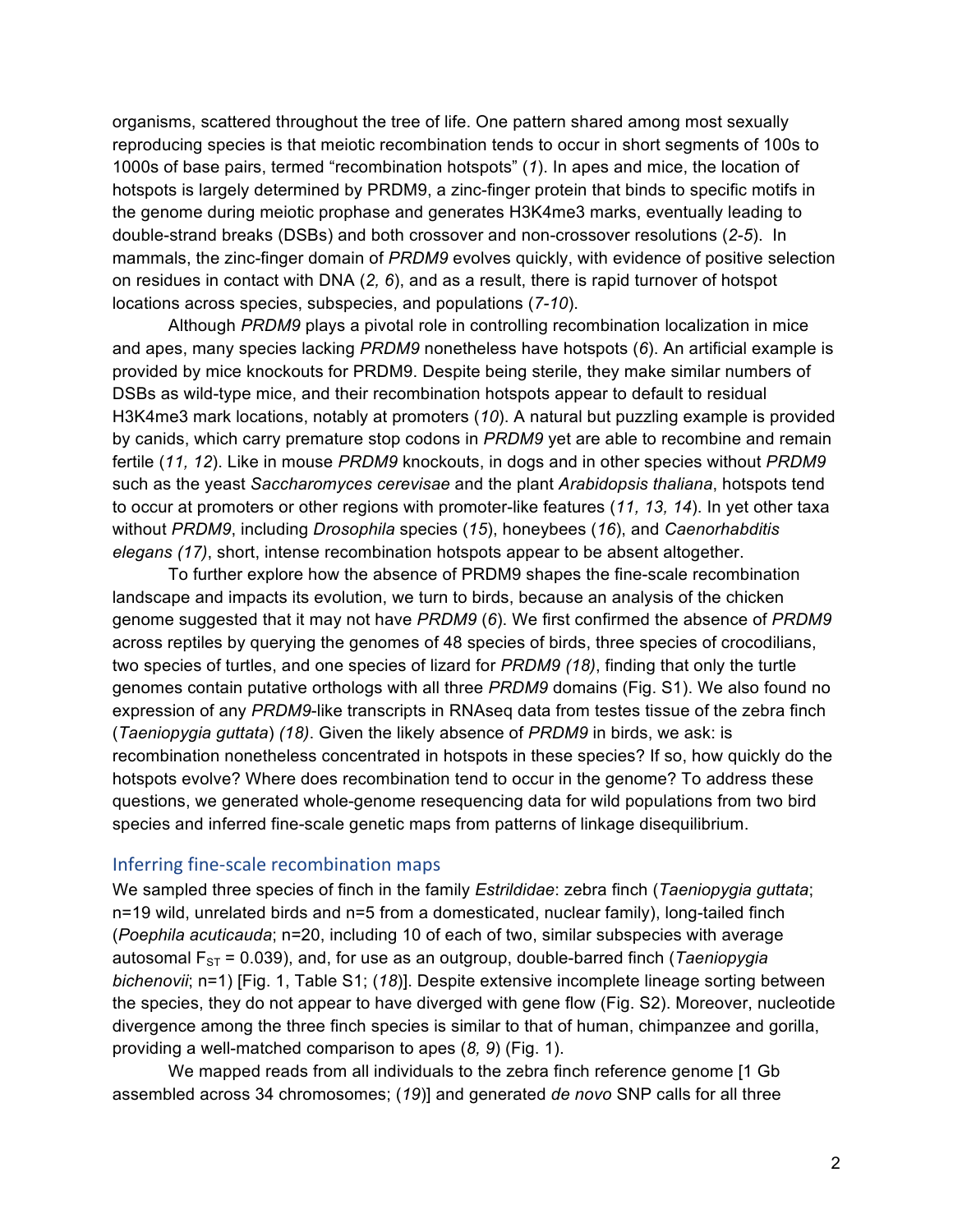species. After filtering for quality, we identified 44.6 million SNPs in zebra finch, 26.2 million SNPs in long-tailed finch, and 3.0 million SNPs in double-barred finch (Table S2). These SNP numbers correspond to autosomal nucleotide diversity of  $\pi$ =0.82% and  $\theta_w$ =1.37% in zebra finch and  $\pi$ =0.55% and  $\theta_w$ =0.73% in long-tailed finch, approximately ten times higher than estimates in apes (20). Assuming a mutation rate per base pair per generation of  $7 \times 10^{-10}$  (18), these diversity levels suggest a long-term effective population size ( $N_e$ ) of 4.8 x 10<sup>6</sup> and 2.5 x 10<sup>6</sup> in the zebra finch and long-tailed finch, respectively. Thus, these two species have much larger *Ne*  than most other species for which there exist fine-scale recombination maps, with  $N_e$  more reflective of biodiversity at large (Fig. S3).

Next, we inferred haplotypes for zebra finch and long-tailed finch using a linkagedisequilibrium approach that incorporated phase-informative reads and family phasing. From the haplotypes, we estimated fine-scale recombination maps using LDhelmet, which works well for species with higher nucleotide diversity (*15*). The resulting maps estimated median recombination rates in the zebra finch and long-tailed finch genomes as  $\rho = 26.2/kb$  and 14.0/kb, respectively, which corresponds to a median rate of 0.14 cM/Mb in both species *(18).* Simulations indicated that we had limited power to identify hotspots in regions with high recombination rates (Fig. S4), so we restricted our analyses to the 18 largest chromosomes in the reference genome (930 Mb; 91% of the assembled genome). For these 18 chromosomes, our results accord well with recombination maps inferred from a more limited pedigree-based study of zebra finch (*21*), with a correlation of 0.90 for rates estimated at the 5 Mb scale (Fig. S5), providing confidence in our rate inferences.

#### Hotspots and their evolution

To identify hotspots in the genome, we operationally define them as regions that are at least 2 kb in length, have at least 5-fold the background recombination rate as estimated across the 80 kb of sequence surrounding the region, and are statistically supported as hotspots by a likelihood ratio test *(18)*. This approach yielded 3949 hotspots in zebra finch and 4933 hotspots in long-tailed finch (Figs. 2, S6, S7), with one hotspot detected on average every 215 and 179 kb in the two species, respectively. Both the lower density of hotspots in zebra finch than in long-tailed finch and the lower density of hotspots in the finches compared to humans is consistent with simulations that indicate decreased power to detect hotspots when the background population recombination rate is higher (*18*, Figs. S4, S8). Importantly, the hotspots were detected after aggressively filtering our SNP datasets and show no evidence of having higher phasing error rates than the rest of the genome (Table S3, S4, Fig. S9).

Considering hotspots as shared if their midpoints occur within 3 kb of each other, 73% of zebra finch hotspots (2874 of 3949 hotspots) were detected as shared between the two species (Fig. S10) when only 4.4% were expected to overlap by chance (Figs. S10, 11); similar results were obtained under different criteria for hotspot sharing (Table S5). The true fraction of shared hotspots between zebra finch and long-tailed finch is likely higher than observed, because we do not have complete power (Fig. S4) and simulations suggest that we are unlikely to detect spurious cases of hotspot sharing *(18)*. On the other hand, the observed levels of sharing are somewhat lower than expected compared to a model in which all hotspots are identical in the two species (Fig. S12).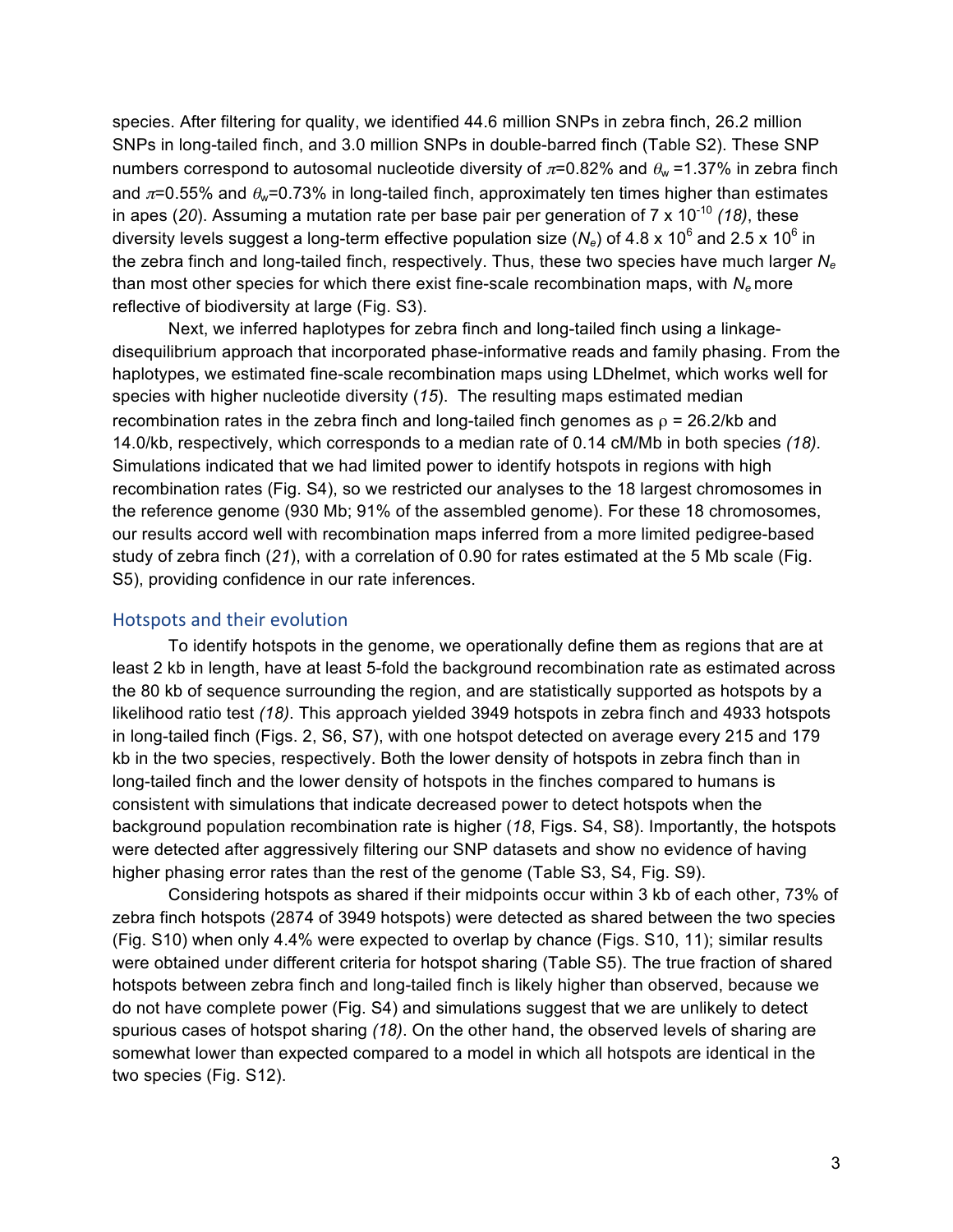This conservation of hotspots contrasts sharply with comparative analyses in apes and mice, where, even across populations with modest levels of genetic differentiation, there is no hotspot sharing (*8-10*). In fact, if we apply the same criterion for hotspot sharing to humans and chimpanzees, only 10.5% of chimpanzee hotspots overlap with human hotspots when a 7.2% overlap is expected by chance (Fig. S11).

To provide further support for the validity of the inferred hotspots, we tested if they show evidence for GC-biased gene conversion (gBGC), measured as higher expected equilibrium levels of GC content (GC\*; *18*). Because evidence for gBGC in birds is somewhat indirect (*22*), we first looked for support for gBGC at broad genomic scales, finding a positive relationship between recombination rate and GC\* (Fig. 3A-B). Narrowing our focus to the regions surrounding hotspots, we observe that hotspots exhibit peaked GC\* relative to both flanking sequence and coldspots (i.e., regions without peaks in recombination) matched for the same overall GC and CpG content (Fig. 4A-B). A similar phenomenon is seen in intra-species variation data: at hotspots but not matched coldspots, derived alleles segregate at a higher frequency at AT to GC polymorphisms than at GC to AT polymorphisms (Fig. S13). Thus, two independent signatures of recombination—patterns of linkage disequilibrium and of base composition— converge in demonstrating that finches have recombination hotspots and that these are conserved over much larger time scales than in apes and mice (*8-10*).

After observing the pattern of gBGC at hotspots in zebra finch and long-tailed finch, we tested how far conservation of hotspot locations extends across the avian phylogeny by additionally considering the genomes of double-barred finch (an estimated  $\sim$ 3.5 million years [myr] from zebra finch *(18)*), medium ground finch *Geospiza fortis* (~15.5 myr from zebra finch (*23*)), and collared flycatcher *Ficedula albicollis* (~19.1 myr from zebra finch (*24*)). Because we only had a single diploid genome from these species, we tested for hotspot conservation indirectly by determining if these species had peaks in GC\* at the hotspot locations inferred as shared between zebra finch and long-tailed finch. We find localized GC\* peaks at hotspots in all three species (Fig. 4C-E), suggesting that the conservation of hotspots extends across tens of millions of years of evolution. Intriguingly, these findings echo those obtained from four species of *Saccharomyces* yeast, which show nearly complete conservation of hotspot locations and intensities across species 15 myr diverged (*25*). Almost all hotspots in *Saccharomyces* yeast occur at promoters, which are evolutionarily stable, suggesting that how hotspot locations are specified influences how they evolve (*12, 26*).

#### The localization of hotspots in the genome

Hotspots in zebra finch and long-tailed finch are enriched near transcription start sites (TSSs), transcription stop sites (TESs) and CpG islands (CGIs), with close to half of all hotspots occurring within 3 kb of one of these features (~17% occur within 3 kb of both an annotated TSS and CGI, 3% within 3 kb of both a TES and CGI, and ~26% within 3 kb of a CGI only; Fig. S14). In particular, the hotspots near CGIs are more likely to be shared between species and exhibit stronger evidence for gBGC compared to hotspots distant from CGIs (Fig. S15), providing further support for the importance of these elements in the targeting of recombination. Consistent with the findings about hotspots, recombination rates are nearly two-fold higher near annotated TSSs and TESs (Fig. 5A-B). This pattern appears to be driven mainly by their co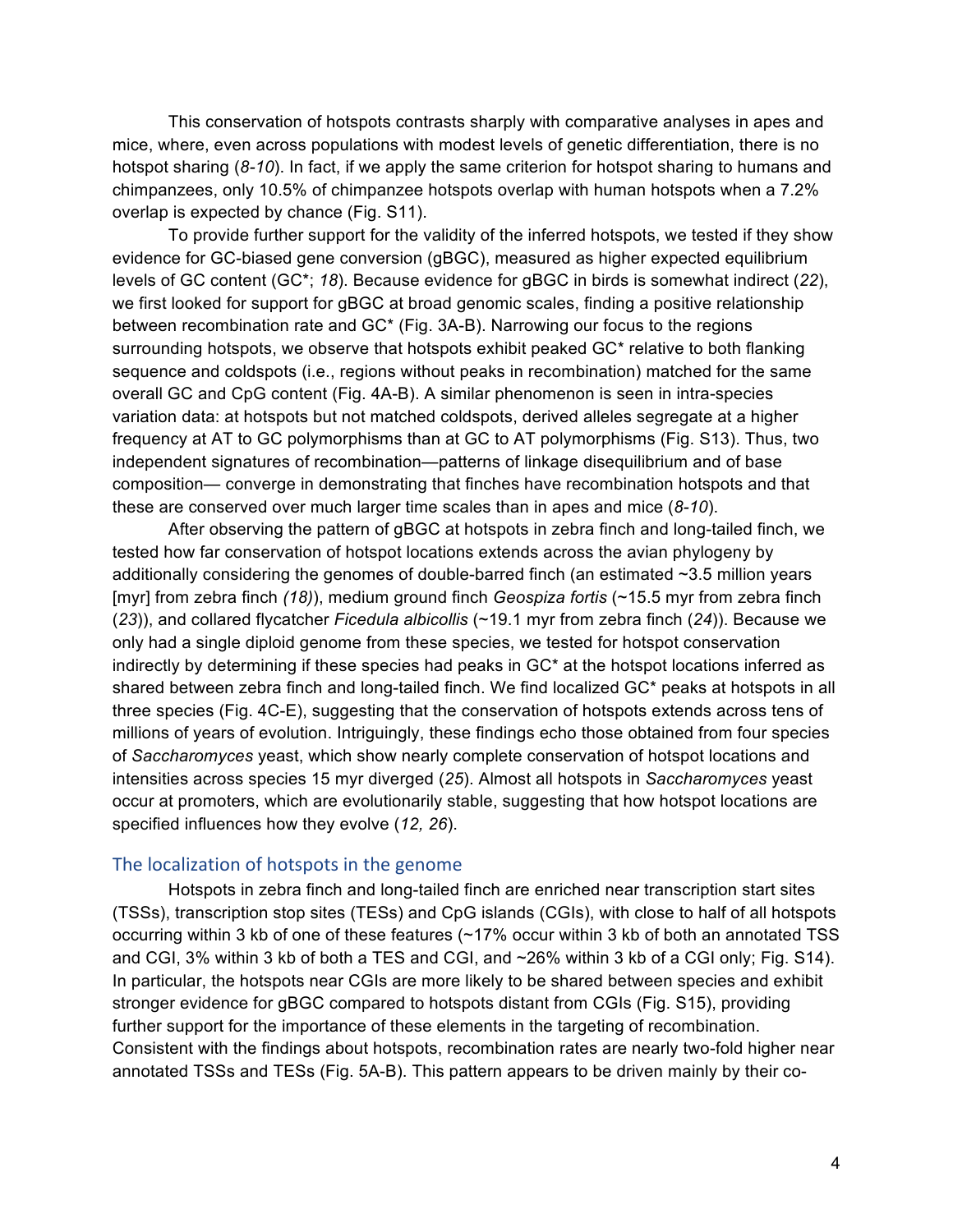localization with CGIs (Fig. 5A-B, Fig. S16): rates near CGIs are more than three-fold higher with only a small further increase if they are near a TSS or a TES (Fig. 5C-D; Fig. S17).

A positive association between proximity to the TSS and recombination rate has been previously reported in a number of species without *PRDM9*, including *S. cerevisiae*, the monkey-flower *Mimulus guttatus*, dogs, and *A. thaliana (11, 13, 14, 27)* and an association between TES and recombination rate has been shown in *A. thaliana (14).* In turn, the link between CGIs and recombination rates has been found both in species without *PRDM9* including dogs (*11*) and, albeit more weakly, in species with *PRDM9* including humans and chimpanzees (*9*). Moreover, the relationship between distance to CGIs and recombination rate remains significant after controlling for expression levels in zebra finch testes (Spearman's r=- 0.11;  $p=4.32 \times 10^{-27}$ , Fig. S18). This increase in recombination rates near TSSs, TESs and CGIs supports a model in which, particularly in the absence of PRDM9 binding specificity, recombination is concentrated at functional elements that are accessible to the recombination machinery. Indeed, all three coincide with destabilization of nearby nucleosome occupancy (*28, 29*) and both TSSs and CGIs serve as sites of transcription initiation (*30*). An intriguing implication is that the structure of linkage disequilibrium may differ systematically between species with and without PRDM9, with tighter coupling between regulatory and exonic variants in species with PRDM9.

Under a model in which the recombination machinery tends to target accessible genomic elements, we would not necessarily expect to see enrichment of specific binding motifs associated with hotspot activity. Accordingly then, when we test for motifs enriched in hotspots relative to coldspots, the top motifs in both species are a string of As, which are also enriched in *A. thaliana* and yeast hotspots and which may be nucleosome depleted or facilitate nucleosome removal (*13, 31*) (Fig. S19). We also find a number of additional motifs that are GC-rich and perhaps indicative of CGIs.

At even finer resolution, recombination rates are higher in exonic than intronic regions, which has also been seen in *A. thaliana* (*14*), dogs (*11*), and *M. guttatus* (*27*) and higher towards the ends of the gene than in the middle (Fig. 5E-F). One possibility for these patterns is that DSBs preferentially initiate in exons near the TSS and TES and their resolution occurs in intervening exons and introns. The specific mechanism by which DSBs would preferentially initiate in exons is unknown, but the pattern is consistent with an important role for chromatin marks that distinguish exons from introns (*28*).

#### Contrasting tempos of broad- and fine scale recombination rate evolution

Median recombination rates across and within chromosomes vary over nearly six orders of magnitude (Figs. S8, S20), creating a heterogeneous landscape of broad-scale recombination rates across the genome, with regions of elevated recombination near telomeres and large intervening deserts (as found in zebra finch pedigree data; (*21*)). Indeed, most of the recombination events in zebra finch and long-tailed finch occur in a narrow portion of the genome, with 82% and 70% of events localized to 20% of the genome in zebra finch and longtailed finch, respectively (Fig. S21). Notably, recombination rates for the Z sex chromosome are two orders of magnitude lower than the most similarly sized autosome, chromosome 1A, even after accounting for the lack of recombination in females (Fig. S8, (*21*)). Although cytological data indicate that both zebra finch and long-tailed finch harbor a pericentric inversion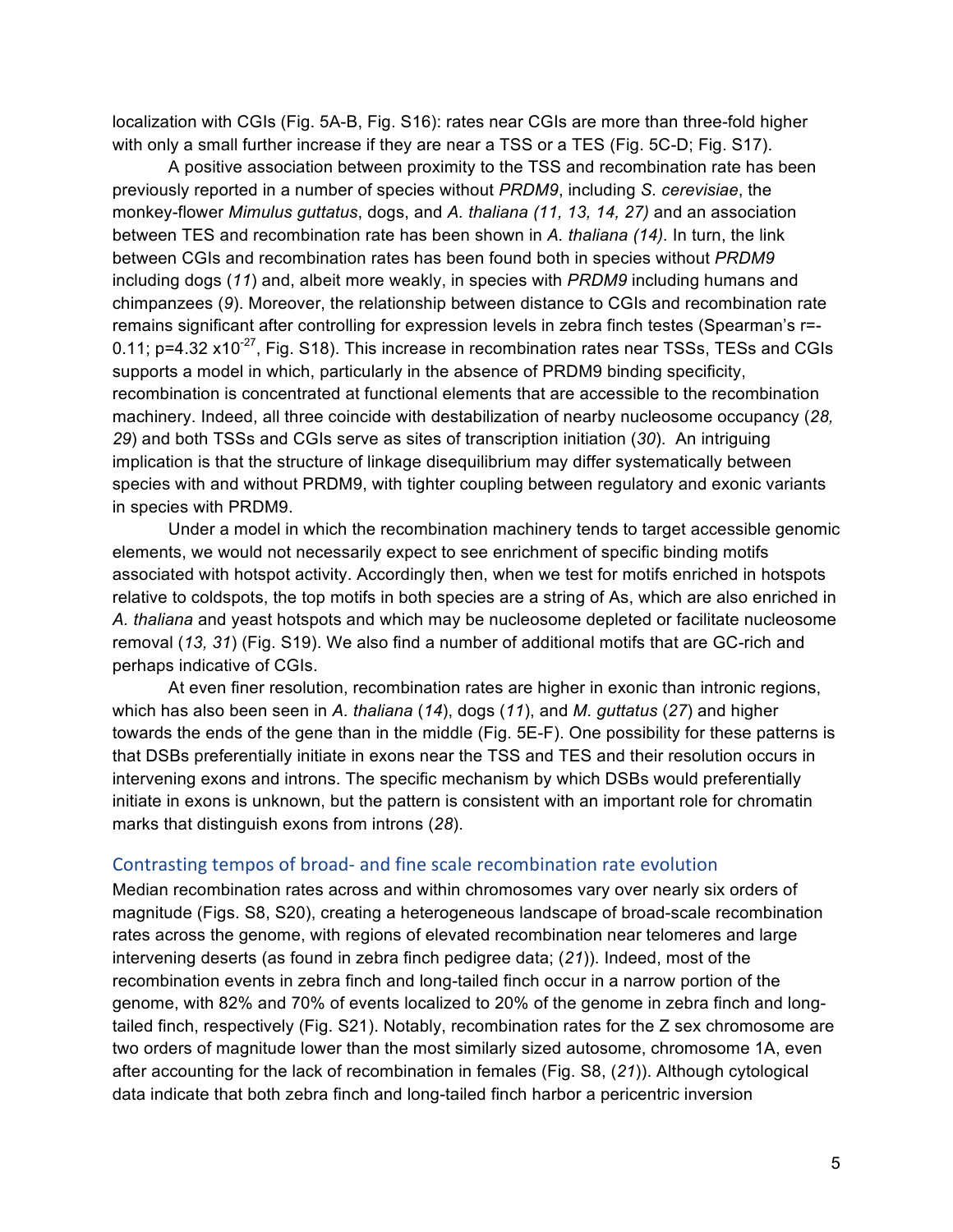polymorphism over much of chromosome Z (*32, 33*), such an inversion is unlikely to explain this extreme a difference *(18)*.

Between zebra finch and long-tailed finch, broad-scale rates are highly similar, with genome-wide correlations of 0.82 and 0.86 at the 10 kb and 1 Mb scales, respectively (Figs. 6, S20). Despite this broad-scale concordance, we infer that some genomic regions between the two species have very different rates of recombination (Fig. S22) and find tentative support for some of these changes in the derived allele frequency spectra (Fig. S23). Moreover, at a greater evolutionary distance, broad-scale patterns differ markedly; the collared flycatcher  $($  ~19 myr diverged) has a relatively homogeneous recombination landscape compared to zebra finch and long-tailed finch (*24*). This evolution of broad-scale rates is particularly notable because, in many species, shifts in broad-scale recombination patterns can be explained almost entirely by chromosomal rearrangements, shifts in karyotypes, and changes in chromosome lengths (*9, 34, 35*). However, there is no obvious pattern by which chromosomal rearrangements drive differences in recombination rates between zebra finch and long-tailed finch (Fig. S22), and, despite harboring a number of small inversions between them, collared flycatcher and zebra finch have similar karyotypes and syntenic genomes (*24*). That broad-scale recombination patterns have changed across the same phylogenetic breadth for which we see hotspot conservation suggests two non-exclusive possibilities that merit further investigation: either the heats or locations of some hotspots have evolved, or rates have changed in regions that fall outside of our operational definition of hotspots.

#### The impact of recombination on the genome

Given the marked variation in recombination rates across the genome, we consider the consequences for genome evolution. First, we note that increased recombination rates drive increasing GC content in the genome, presumably via gBGC, and we see this phenomenon both at the genome-wide scale (Fig. 3A-B) and the scale of hotspots (Fig. 4). An extreme example is provided by the pseudoautosomal region (PAR), which we identified on an unassembled scaffold from chromosome Z using estimates of coverage in males and females. We confirmed the PAR by inferring homology to PARs identified in medium ground finch and collared flycatcher (Fig. S24). The PAR is short—estimated to be just 450 kb—and is subject to an obligate crossover in every female meiosis (*36*); as such, it has very high recombination rates. The consequence is visible in the high GC<sup>\*</sup> for the PAR, which exceeds estimates of GC<sup>\*</sup> across most of the rest of chromosome Z in both species (Fig. 3C-D).

Further, as has been reported for many other organisms, including chickens (*37-39*), our results suggest that recombination is positively correlated with levels of nucleotide diversity, particularly on the Z (Fig. S25-27). This observation is consistent with widespread effects of linked selection in these species (*40*).

#### **Conclusion**

Finches lack PRDM9 yet nonetheless harbor hotspots, with recombination concentrated at functional elements (TESs, TSSs, and CGIs) that likely denote greater accessibility to the cellular recombination machinery. In sharp contrast to apes and mice, the hotspot locations are conserved among species several millions of years diverged and likely over tens of millions of years. These results suggest that the genetic architecture of recombination influences the rate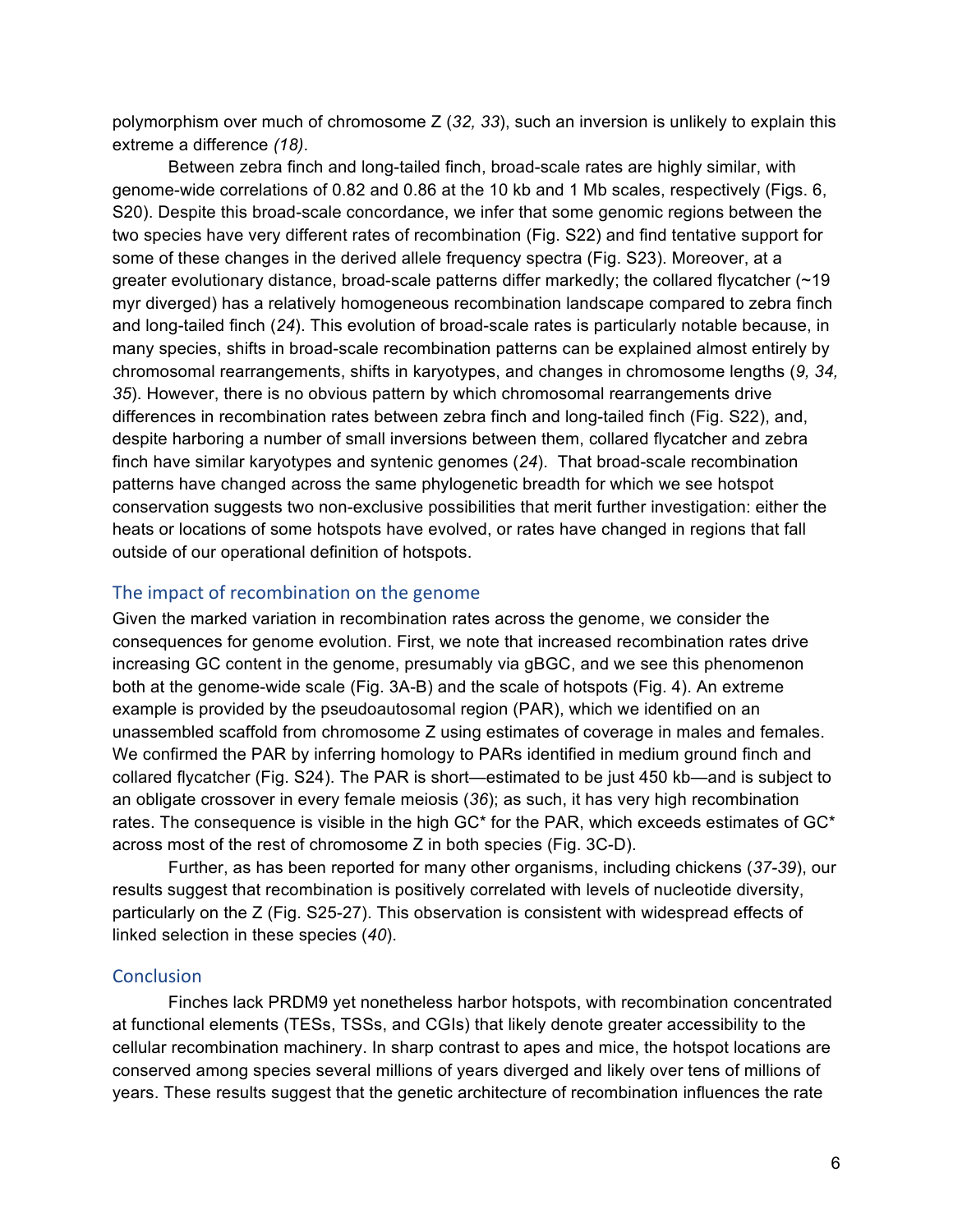at which hotspots evolve. Whereas the binding specificity of PRDM9 drives rapid turnover, the reliance on accessible, functional genomic features leads to stasis. This hypothesis accords with recent results in yeast, in which recombination is concentrated at promoters, and hotspots are stable in intensity and location over tens of millions of years (*25*). To further investigate how deeply this stasis extends and explore the taxonomic generality of these findings, the approaches illustrated here can be applied to other sequenced bird species (*41*) and beyond. In doing so, we will begin to better understand why species differ so drastically in their specification of hotspots and, in particular, why a subset rely on PRDM9.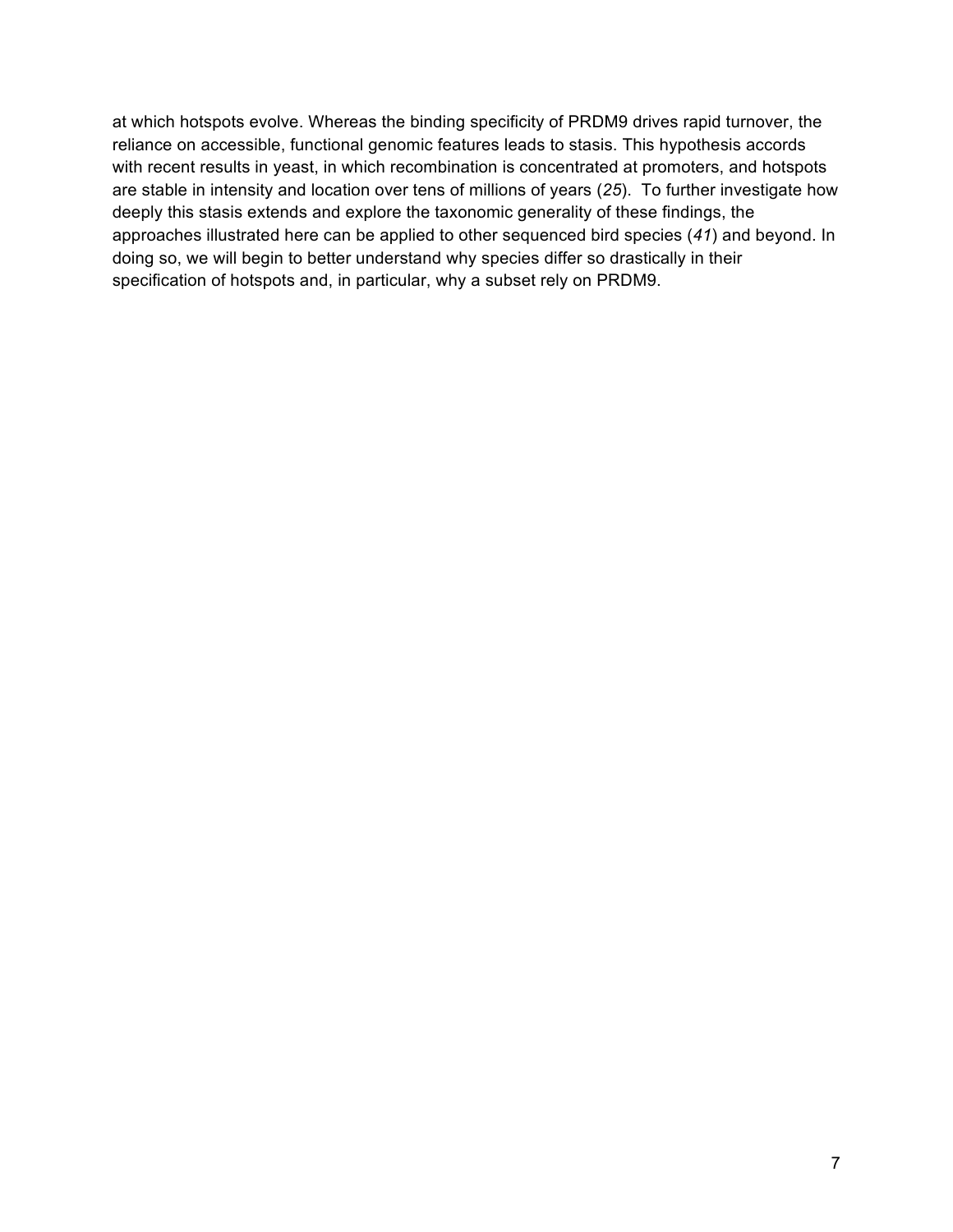### **References and Notes**

- (1) B. de Massy, Annual review of genetics 47, 563 (2013).
- (2) S. Myers, et al., Science 327, 876 (2010).
- (3) I. L. Berg, et al., Nature genetics 42, 859 (2010).
- (4) F. Baudat, et al., Science 327, 836 (2010).
- (5) A. L. Williams, et al., eLife 4, e04637 (2015).
- (6) P. L. Oliver, et al., PLoS Genet 5, e1000753 (2009).
- (7) A. G. Hinch, et al., Nature 476, 170 (2011).
- (8) L. S. Stevison, et al., bioRxiv p. 013755 (2015).
- (9) A. Auton, et al., Science 336, 193 (2012).
- (10) K. Brick, F. Smagulova, P. Khil, R. D. Camerini-Otero, G. V. Petukhova, Nature 485, 642 (2012).
- (11) A. Auton, et al., PLoS Genetics 9 (2013).
- (12) E. Axelsson, et al., Genome research 22, 51 (2012).
- (13) J. Pan, et al., Cell 144, 719 (2011).
- (14) K. Choi, et al., Nature genetics 45, 1327 (2013).
- (15) A. H. Chan, P. A. Jenkins, Y. S. Song, PLoS genetics 8, e1003090 (2012).
- (16) A. Wallberg, S. Gle ́min, M. T. Webster, PLoS Genetics 11 (2015).
- (17) T. Kaur, M. V. Rockman, Genetics 196, 137 (2014).
- (18) Materials and methods are available as supplementary materials on Science Online.
- (19) W. C. Warren, et al., Nature 464, 757 (2010).
- (20) E. M. Leffler, et al., PLoS Biol 10, e1001388 (2012).
- (21) N.Backstrom, et al., Genome research 20,485 (2010).
- (22) C. C. Weber, B. Boussau, J. Romiguier, E. D. Jarvis, H. Ellegren, Genome biology 15, 549 (2014).
- (23) G. Zhang, P. Parker, B. Li, H. Li, J. Wang, GigaScience 1, 13 (2012).
- (24) T. Kawakami, et al., Molecular ecology 23, 4035 (2014).
- (25) I. Lam, S. Keeney, bioRxiv p. 023176 (2015).
- (26) A. Nicolas, D. Treco, N. P. Schultes, J. W. Szostak, Nature 338, 35 (1989).
- (27) U. Hellsten, et al., Proceedings of the National Academy of Sciences 110, 19478 (2013).
- (28) P. A. Jones, Nature Reviews Genetics 13, 484 (2012).
- (29) N. Kaplan, et al., Nature 458, 362 (2009).
- (30) A. M. Deaton, A. Bird, Genes & development 25, 1010 (2011).
- (31) E. Wijnker, et al., Elife 2, e01426 (2013).
- (32) L. Christidis, Genetica 71, 81 (1986).
- (33) Y. Itoh, K. Kampf, C. N. Balakrishnan, A. P. Arnold, Chromosoma 120, 255 (2011).
- (34) B. L. Dumont, B. A. Payseur, Evolution 62, 276 (2008).
- (35) M. I. Jensen-Seaman, et al., Genome research 14, 528 (2004).
- (36) S. P. Otto, et al., Trends in Genetics 27, 358 (2011).
- (37) M. W. Nachman, TRENDS in Genetics 17, 481 (2001).
- (38) D. J. Begun, C. F. Aquadro, Nature 356, 519 (1992).
- (39) C. F. Mugal, P. F. Arndt, H. Ellegren, Molecular Biology and Evolution 30, 1700 (2013).
- (40) B. Charlesworth, M. Morgan, D. Charlesworth, Genetics 134, 1289 (1993).
- (41) G. Zhang, et al., Science 346, 1311 (2014).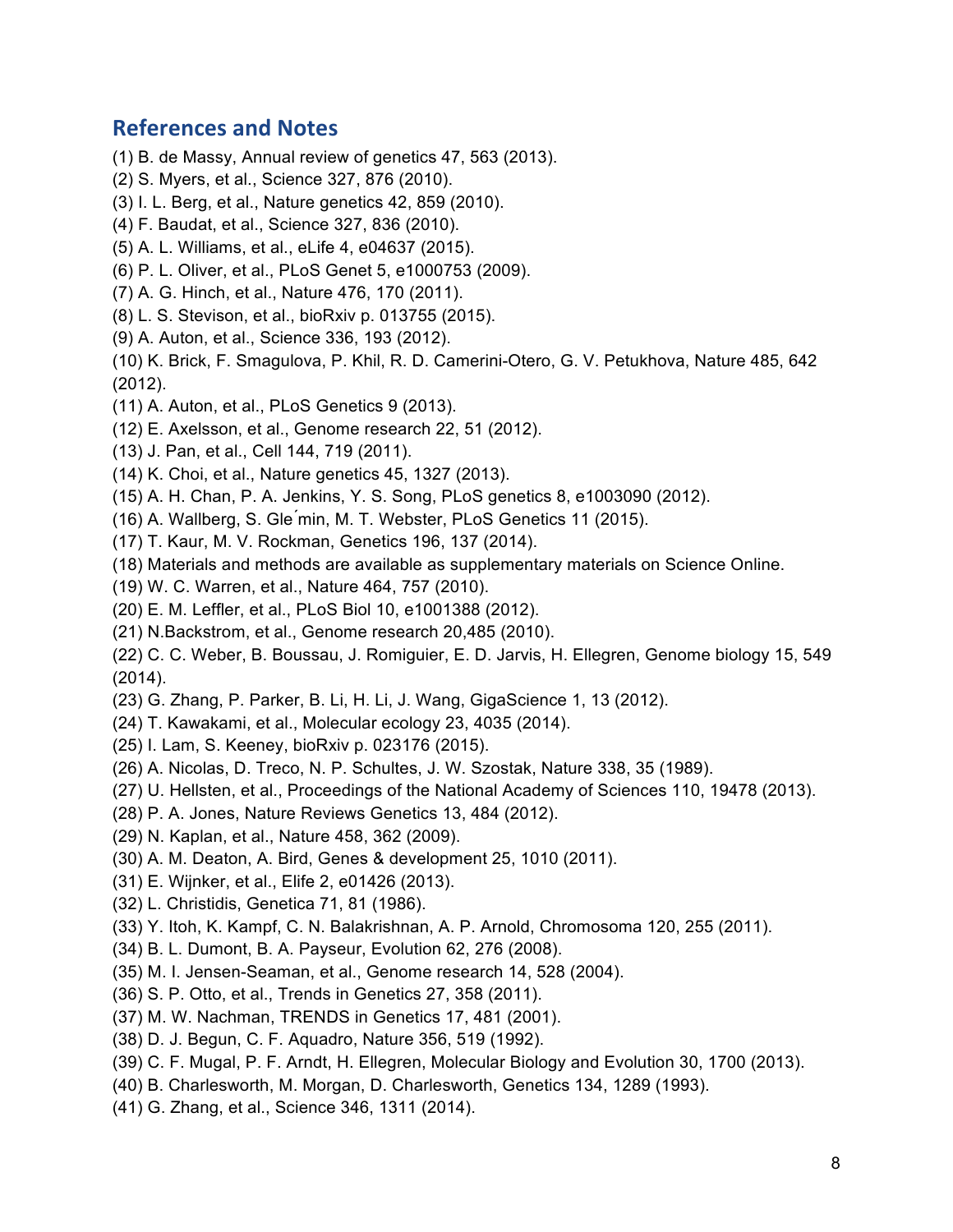- (42) S. C. Griffith, S. R. Pryke, M. Mariette, Emu 108, 311 (2009).
- (43) L. A. Rollins, N. Svedin, S. R. Pryke, S. C. Griffith, Ecology and evolution 2, 1208 (2012).
- (44) G. Pesole, et al., Gene 276, 73 (2001).
- (45) J. Nylander, Mraic.pl, https://github.com/nylander/MrAIC (2004).
- (46) S. Guindon, et al., Systematic biology 59, 307 (2010).
- (47) L. Liu, L. Yu, D. K. Pearl, S. V. Edwards, Systematic Biology 58, 468 (2009).
- (48) R. Bouckaert, et al., PLoS Comput Biol 10, e1003537 (2014).
- (49) R. Agate, B. Scott, B. Haripal, C. Lois, F. Nottebohm, PNAS 106, 17963 (2009).
- (50) D. M. Hooper, T. D. Price, Evolution 69, 890 (2015).
- (51) T. D. Price, et al., Nature 509, 222 (2014).
- (52) W. Jetz, G. Thomas, J. Joy, K. Hartmann, A. Mooers, Nature 491, 444 (2012).
- (53) E. D. Jarvis, et al., Science 346, 1320 (2014).
- (54) J. K. Pickrell, J. K. Pritchard, PLoS Genet 8, e1002967 (2012).
- (55) D. Reich, K. Thangaraj, N. Patterson, A. L. Price, L. Singh, Nature 461, 489 (2009).
- (56) J. A. St John, et al., Genome biology 13, 415 (2012).
- (57) C. Camacho, et al., BMC bioinformatics 10, 421 (2009).
- (58) E. Birney, M. Clamp, R. Durbin, Genome research 14, 988 (2004).
- (59) F. Baudat, Y. Imai, B. de Massy, Nature Reviews Genetics 14, 794 (2013).
- (60) W. J. Kent, Genome research 12, 656 (2002).
- (61) A. R. Quinlan, I. M. Hall, Bioinformatics 26, 841 (2010).
- (62) A. McKenna, et al., Genome research 20, 1297 (2010).
- (63) Q. Zhou, et al., Science 346, 1246338 (2014).
- (64) L. Smeds, et al., Nature communications 5 (2014).
- (65) R. S. Harris, Improved pairwise alignment of genomic DNA. (ProQuest, 2007).
- (66) G. Lunter, M. Goodson, Genome research 21, 936 (2011).
- (67) H. Li, arXiv preprint arXiv:1303.3997 (2013).
- (68) Z. Iqbal, M. Caccamo, I. Turner, P. Flicek, G. McVean, Nature genetics 44, 226 (2012).
- (69) H. Li, et al., Bioinformatics 25, 2078 (2009).
- (70) 1000 Genomes Project Consortium, Nature 467, 1061 (2010).
- (71) S. Purcell, et al., The American Journal of Human Genetics 81, 559 (2007).
- (72) J. K. Pritchard, M. Przeworski, The American Journal of Human Genetics 69, 1 (2001).
- (73) C. M. Rands, et al., Bmc Genomics 14, 95 (2013).
- (74) B. Langmead, S. L. Salzberg, Nature methods 9, 357 (2012).
- (75) G. Watterson, Theoretical population biology 7, 256 (1975).
- (76) F. Tajima, Genetics 123, 597 (1989).
- (77) C. N. Balakrishnan, S. V. Edwards, Genetics 181, 645 (2009).
- (78) A. L. Williams, D. E. Housman, M. C. Rinard, D. K. Gifford, Genome biology 11, R108 (2010).
- (79) O. Delaneau, B. Howie, A. J. Cox, J.-F. Zagury, J. Marchini, AJHG 93, 687 (2013).
- (80) M. Stephens, P. Donnelly, The American Journal of Human Genetics 73, 1162 (2003).
- (81) G. Coop, M. Przeworski, Nature Reviews Genetics 8, 23 (2007).
- (82) K. Choi, I. R. Henderson, The Plant Journal (2015).
- (83) A. Auton, G. McVean, Genome research 17, 1219 (2007).
- (84) G. K. Chen, P. Marjoram, J. D. Wall, Genome research 19, 136 (2009).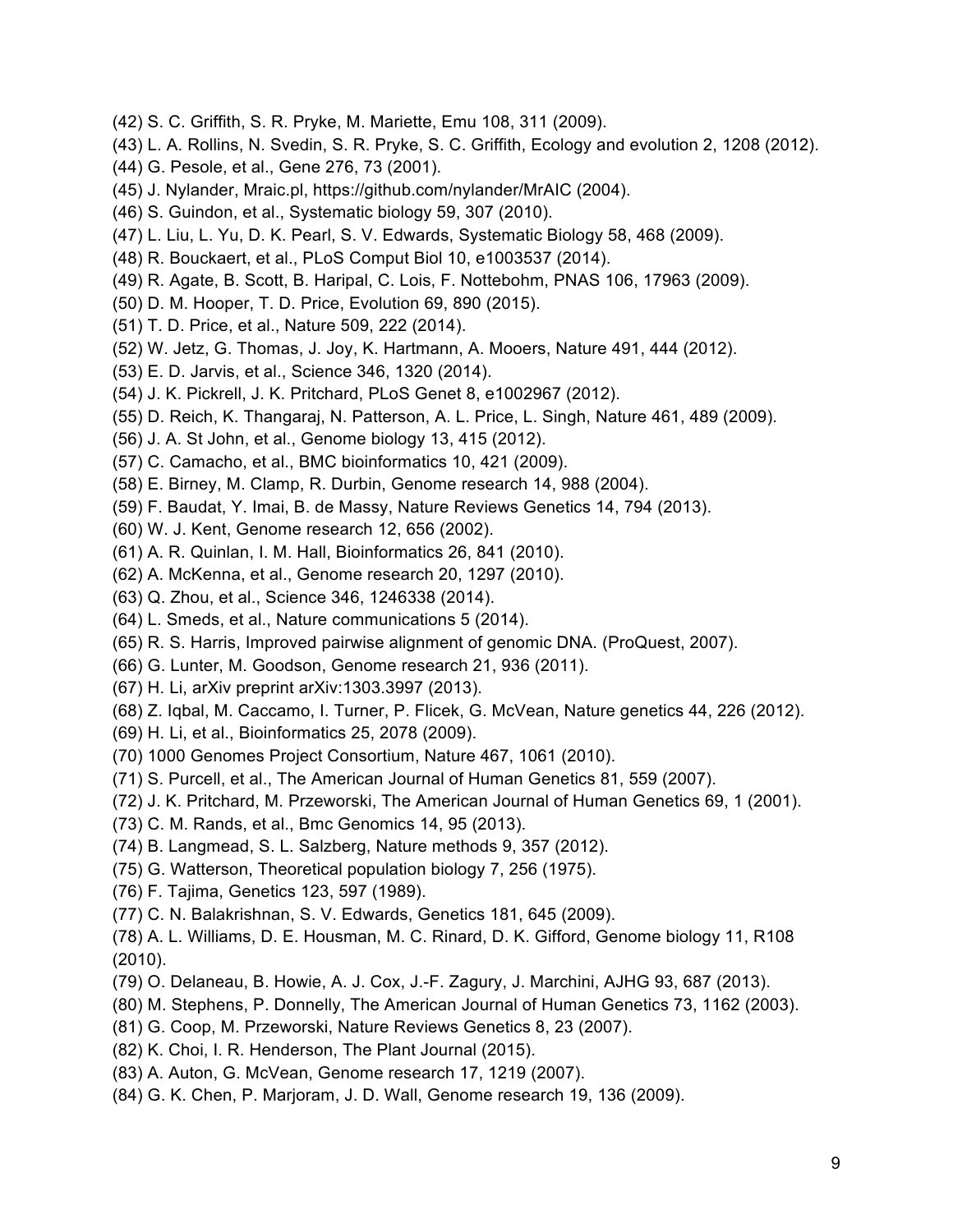- (85) P. Fearnhead, Bioinformatics 22, 3061 (2006).
- (86) I. H. Consortium, et al., Nature 437, 1299 (2005).
- (87) H. Ellegren, et al., Nature 491, 756 (2012).
- (88) N. Sueoka, PNAS 48, 582 (1962).
- (89) J. Meunier, L. Duret, Molecular Biology and Evolution 21, 984 (2004).
- (90) T. L. Bailey, J. Johnson, C. E. Grant, W. S. Noble, Nucleic acids research p. gkv416 (2015).
- (91) P. Flicek, et al., Nucleic acids research p. gkr991 (2011).
- (92) A. Roberts, L. Pachter, Nature methods 10, 71 (2013).
- (93) T. Rausch, et al., Bioinformatics 28, i333 (2012).
- (94) F. Pratto, et al., Science 346, 1256442 (2014).

### **Acknowledgements**

This project was started when MP was a Howard Hughes Medical Institute Early Career Scientist and was funded, in part, by Wellcome Trust grants 086786/Z/08/Z to O.V. and 090532/Z/09/Z to the Wellcome Trust Centre for Human Genetics. We thank B. de Massy, C. Grey, S. Myers, T. Price, M. Schumer, J. Wall, A. Williams and J. Willis for helpful discussions and/or comments on the manuscript; K. Argoud and P. Piazza at the Genomics Core at the Wellcome Trust Centre for Human Genetics for assistance with lab work; and M. T. Gilbert for sharing the zebra finch gene annotations in advance of publication. We thank I. Lam and S. Keeney for sharing their unpublished manuscript with us, and S. Keeney for many helpful discussions. BAM alignment files for genomic data and filtered variant call files (VCFs) for zebra finch, long-tailed finch, and double-barred finch are available at http://www.ebi.ac.uk/ena/data/view/PRJEB10586. Sequence reads for RNAseq experiments in zebra finch are available at http://www.ncbi.nlm.nih.gov/bioproject/?term=PRJNA295077. Masked genome files, the reconstructed ancestral genome, and recombination maps for both species are available at DataDryad: doi:10.5061/dryad.fd24j. All scripts and an electronic lab notebook for this work are available at https://github.com/singhal/postdoc and https://github.com/singhal/labnotebook, respectively.

### **Figures**

**Figure 1**: Species tree for the finch species in this study. Species sampled were double-barred finch (*Taeniopygia bichenovii*), zebra finch (*T. guttata*), and the two long-tailed finch subspecies (*Poephila acuticauda hecki* and *P. a. acuticauda*). Tree rooted with medium ground finch and collared flycatcher (*Geospiza fortis* and *Ficedula albicollis*; full phylogeny shown in Fig. 4). Shown in gray are 1000 gene trees, which were used to infer the species tree *(18)*. The pairwise divergence between species is indicated at nodes, as measured by the genome-wide average across autosomes. Images of birds from Wikimedia Commons.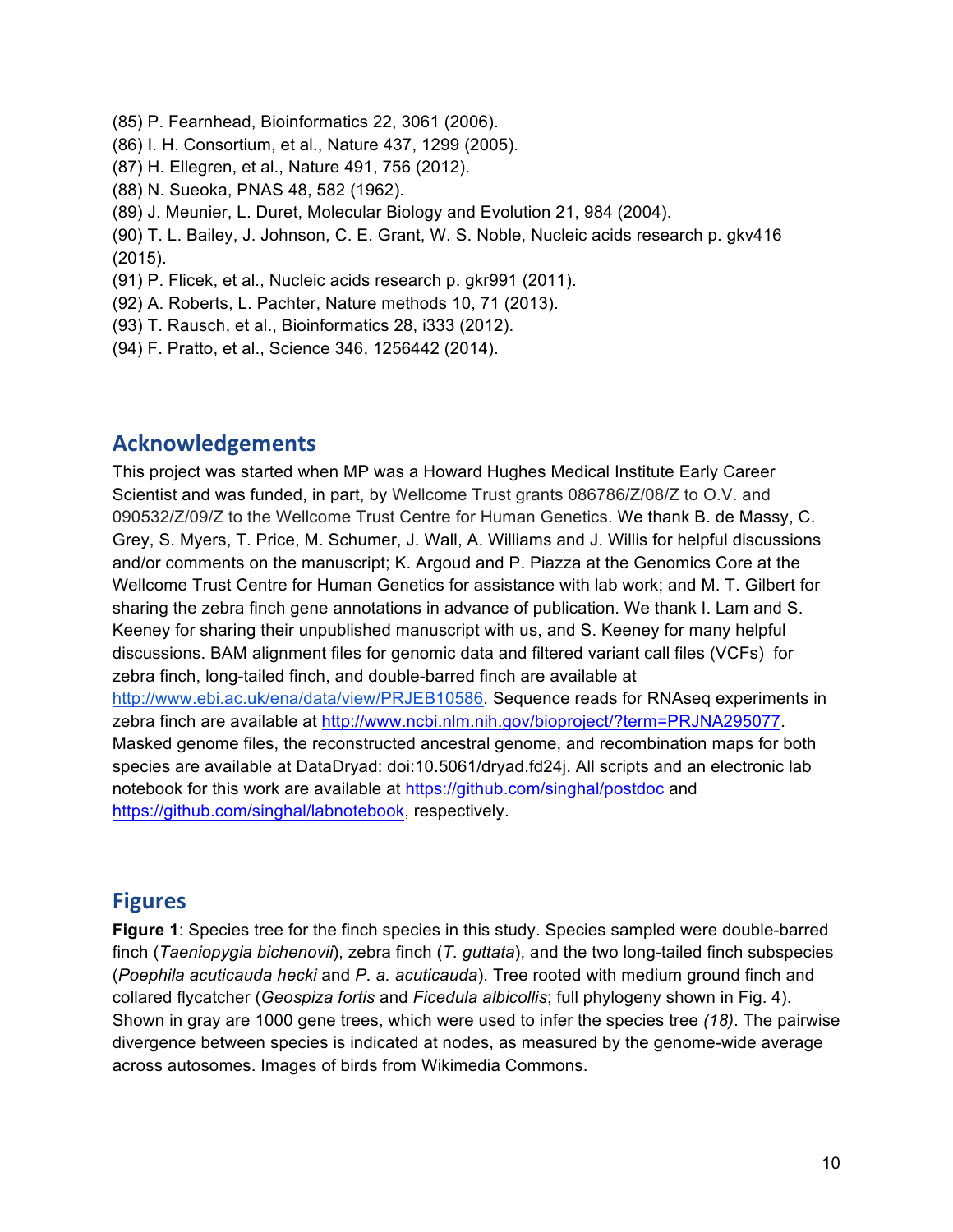**Figure 2**: Recombination rates across hotspots in zebra finch and long-tailed finch. Average relative recombination rate ( $\hat{\rho}$ /bp divided by the background  $\hat{\rho}$  of 20 kb on either side of the hotspot) across (A) hotspots detected only in zebra finch (n=1075; shown in blue), (B) those detected only in long-tailed finch (middle; n=2059; shown in red), and (C) those inferred as shared in the two species (right; n=2874). Shared hotspots are those whose midpoints occur within 3 kb of each other. The orientation of hotspots is with respect to the genomic sequence.

**Figure 3**: Equilibrium GC content and broad-scale recombination rates in zebra finch (A, C) and long-tailed finch (B, D). (A-B) Relationship between equilibrium GC content [GC<sup>\*</sup>; 18]) and  $\hat{\rho}/\text{bp}$ for zebra finch and long-tailed finch across all autosomal chromosomes. Both GC\* and  $\hat{\rho}$  were calculated across 50 kb windows with LOESS curves shown for span of 0.2. (C-D) GC\* and the pseudoautosomal region (PAR). The histogram shows GC\* for chromosome Z across 500 kb windows; GC\* for the 450 kb PAR shown by the vertical line.

**Figure 4:** Expected equilibrium GC content (GC\*) around hotspots and matched coldspots for five bird species. Points (hotspots shown in red and coldspots in blue) represent GC\* estimated from the lineage-specific substitutions aggregated in 100 bp bins from the center of all hotspots in (A) zebra finch and (B) long-tailed finch. GC\* for (C) double-barred finch, (D) medium ground finch, and (E) collared flycatcher was calculated around hotspots identified as shared between zebra finch and long-tailed finch. LOESS curves are shown for a span of 0.2. The orientation of hotspots is with respect to the genomic sequence. Species tree *(18)* shown with estimated divergence times in millions of years (myr) and its 95% Highest Posterior Density in gray; top.

**Figure 5**: Recombination rates across genomic features for zebra finch (A, C, E) and long-tailed finch (B, D, F). (A-B) Estimated recombination rates  $(\hat{\rho}/bp)$  around annotated transcription start sites (TSSs) and end sites (TESs), conditional on whether they are within 10 kb of a CpG island (CGI) or not. The gray dotted line represents the location of the gene, and the distances are shown accounting for the 5'  $\rightarrow$  3' orientation of genes. (C-D)  $\hat{\rho}$  shown as a function of distance to nearest CGI, conditional on whether the CGI is within 10 kb of an annotated TSS or not. See Fig. S17 for the pattern of CGIs relative to TESs. For figures A – D, uncertainty in rate estimates (shown in gray) was estimated by drawing 100 bootstrap samples and recalculating means. (E-F)  $\hat{\rho}$  within exons and introns for genes that have  $\geq$ 5 exons (n=7,131). See Fig. S28 for simulation results that suggest the inference of higher background  $\hat{\rho}$  in exons does not reflect differences in diversity levels between exons and introns.

**Figure 6:** Comparative recombination rates for zebra finch and long-tailed finch. Zebra finch rates shown in red; long-tailed finch in blue. Estimated rates  $[CM/Mb]$ ; obtained from  $\hat{\rho}/b$   $(18)$ ] are shown as rolling means calculated across 100 kb windows. We show here the five largest autosomal chromosomes and chromosome Z; see Fig. S20 for all chromosomes. Rate estimates for chromosome Z should be taken with caution for both biological and technical reasons (see *18* for more information).